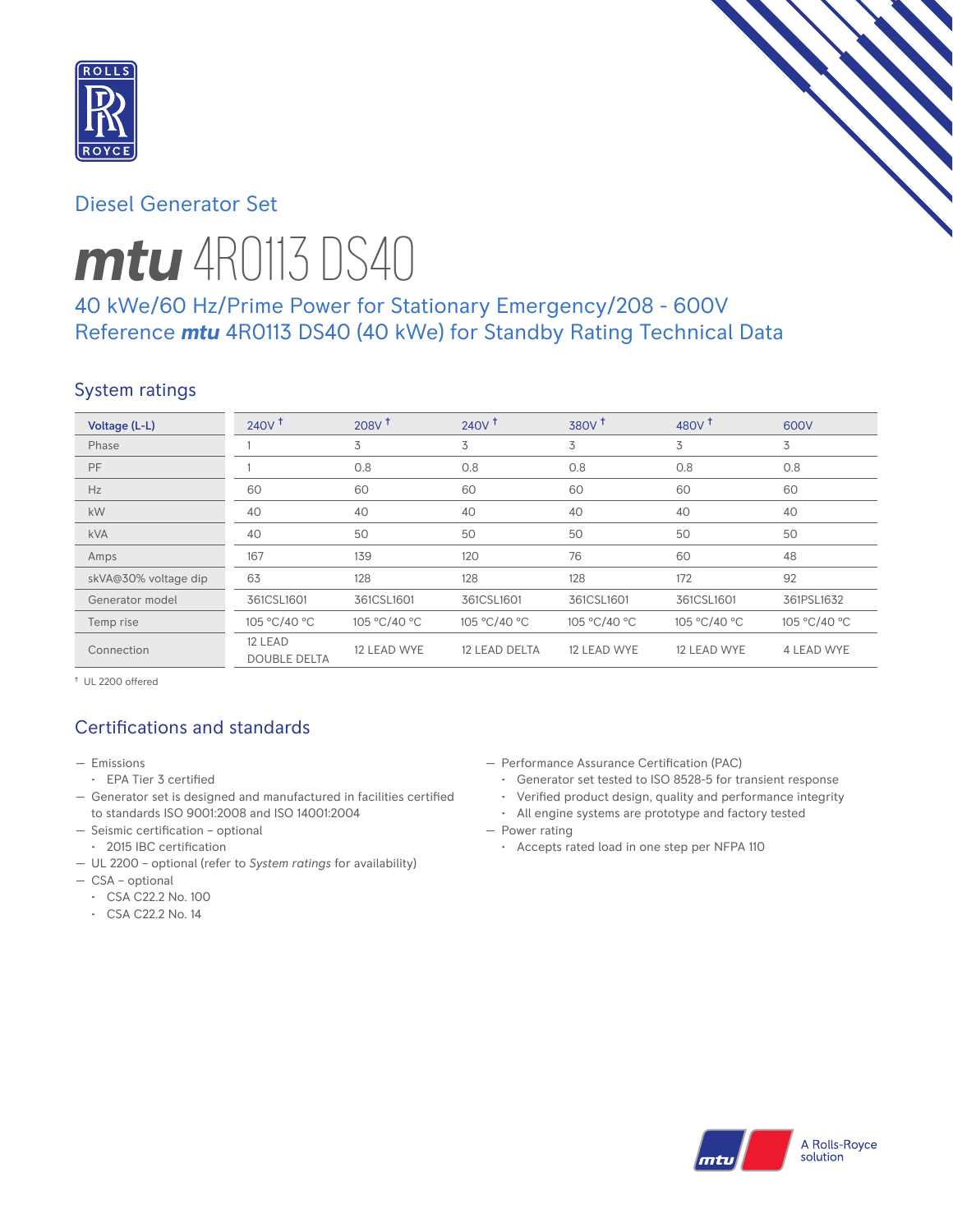### Standard features \*

- Single source supplier
- Global product support
- Two (2) Year/3,000 Hour Basic Limited Warranty
- 4045TF280 diesel engine
	- 4.5 liter displacement
	- Mechanical injection pump
	- 4-cycle
- Engine-generator resilient mounted
- Complete range of accessories
- Cooling system
- Integral set-mounted
	- Engine-driven fan

# Standard equipment \*

### Engine

- Air cleaners
- Oil pump
- Oil drain extension and shut-off valve
- Full flow oil filter
- Fuel filter with water seperator
- Jacket water pump
- Thermostat
- Blower fan and fan drive
- Radiator unit mounted
- Electric starting motor 12V
- Governor mechanical droop
- Base formed steel
- SAE flywheel and bell housing
- Charging alternator 12V
- Battery box and cables
- Flexible fuel connectors
- Flexible exhaust connection
- EPA certified engine

#### **Generator**

- NEMA MG1, IEEE, and ANSI standards compliance for temperature rise and motor starting
- Self-ventilated and drip-proof
- Superior voltage waveform
- Solid state, volts-per-hertz regulator
- $\pm$  1% voltage regulation no load to full load
- Brushless alternator with brushless pilot exciter
- 4 pole, rotating field
- 105 °C maximum prime temperature rise
- 1-bearing, sealed
- Flexible coupling
- Full amortisseur windings
- 125% rotor balancing
- 3-phase voltage sensing
- 100% of rated load one step
- 5% maximum total harmonic distortion
- Generator
	- Brushless, rotating field generator
	- 2/3 pitch windings
	- 300% short circuit capability with optional Permanent Magnet Generator (PMG)
- Digital control panel(s)
	- UL recognized, CSA certified, NFPA 110
	- Complete system metering
	- LCD display

#### Digital control panel(s)

- Digital metering
- Engine parameters
- Generator protection functions
- Engine protection
- Windows®-based software
- Multilingual capability
- Communications to remote annunciator
- Programmable input and output contacts
- UL recognized, CSA certified, CE approved
- Event recording
- IP 54 front panel rating with integrated gasket
- NFPA 110 compatible

\* Represents standard product only. Consult the factory/*mtu* Distributor for additional configurations.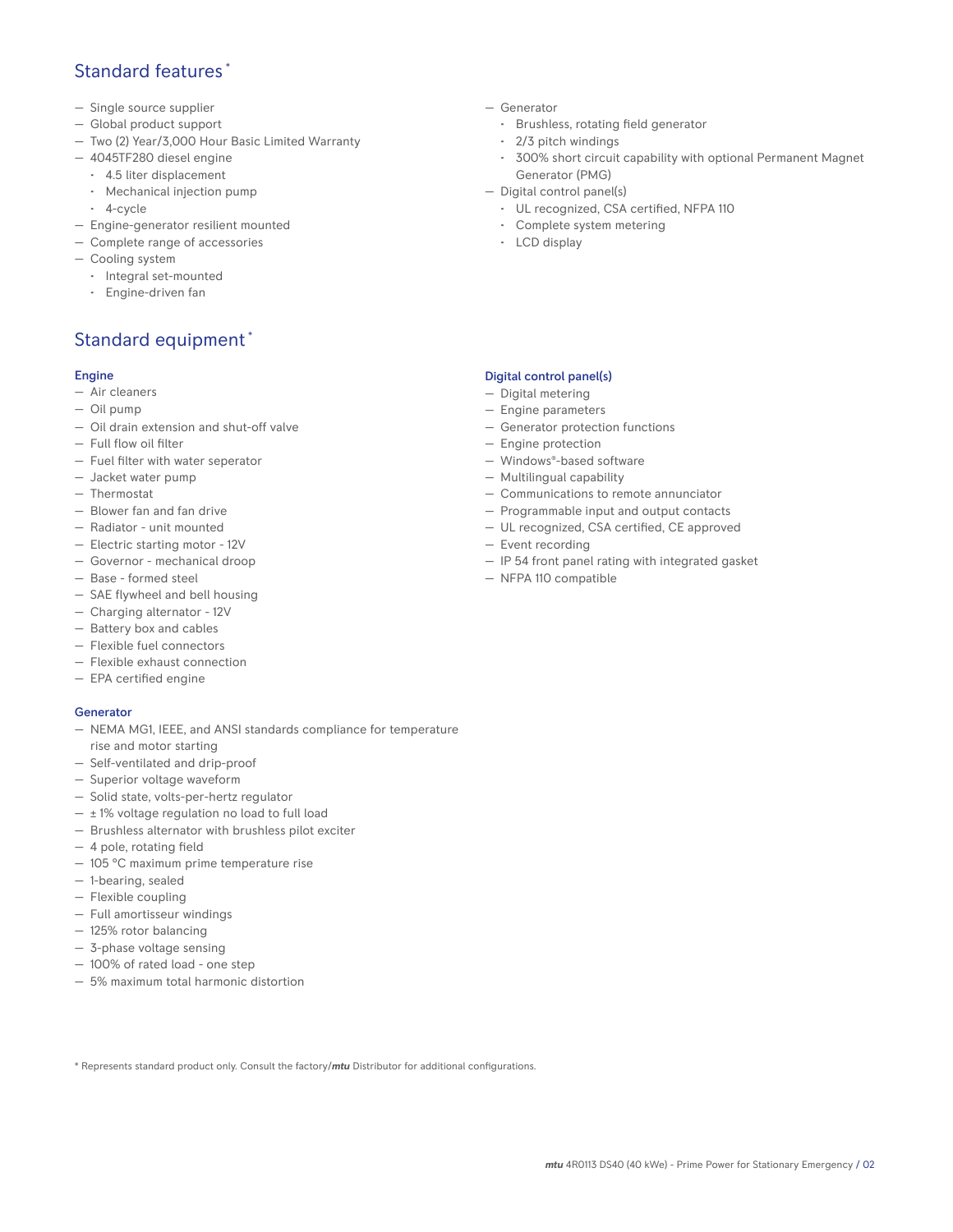# Application data

### Engine

| ------                      |                  |
|-----------------------------|------------------|
| Manufacturer                | John Deere       |
| Model                       | 4045TF280        |
| Type                        | 4-cycle          |
| Arrangement                 | 4-inline         |
| Displacement: $L (in3)$     | 4.5(275)         |
| Bore: cm (in)               | 10.6(4.19)       |
| Stroke: cm (in)             | 12.7(5)          |
| Compression ratio           | 19:1             |
| Rated rpm                   | 1.800            |
| Engine governor             | mechanical droop |
| Maximum power: kWm (bhp)    | 57(76)           |
| Steady state frequency band | ± 0.5%           |
| Air cleaner                 | dry              |
|                             |                  |

### Liquid capacity

| Total oil system: L (gal)             | 13(3.4)  |
|---------------------------------------|----------|
| Engine jacket water capacity: L (gal) | 8.5(2.3) |
| System coolant capacity: L (gal)      | 18.9(5)  |

#### Electrical

| Electric volts DC                                            |     |
|--------------------------------------------------------------|-----|
| Cold cranking amps under -17.8 $^{\circ}$ C (O $^{\circ}$ F) | 925 |
| Batteries: group size                                        | .31 |
| Batteries: quantity                                          |     |
|                                                              |     |

### Fuel system

| $3/8"$ NPT  |
|-------------|
| $3/8$ " NPT |
| 1.8(6)      |
| diesel #2   |
| 56.4 (14.9) |
|             |

#### Fuel consumption

| <b>I GET CONSUMPTION</b>                                             |             |
|----------------------------------------------------------------------|-------------|
| At 100% of power rating: L/hr (gal/hr)                               | 15.9(4.2)   |
| At 75% of power rating: L/hr (gal/hr)                                | 12.5(3.3)   |
| At 50% of power rating: L/hr (gal/hr)                                | 9.1(2.4)    |
| Cooling - radiator system                                            |             |
| Ambient capacity of radiator: °C (°F)                                | 50 (122)    |
|                                                                      |             |
| Maximum restriction of cooling air:                                  |             |
| intake and discharge side of radiator: kPa (in. H <sub>2</sub> 0)    | 0.12(0.5)   |
| Water pump capacity: L/min (gpm)                                     | 144 (38)    |
| Heat rejection to coolant: kW (BTUM)                                 | 33 (1,878)  |
| Heat radiated to ambient: kW (BTUM)                                  | 5.8 (327)   |
| Fan power: kW (hp)                                                   | 1.6(2.2)    |
| Air requirements                                                     |             |
| Aspirating: *m <sup>3</sup> /min (SCFM)                              | 5.1(180)    |
|                                                                      |             |
| Air flow required for radiator                                       |             |
| cooled unit: *m <sup>3</sup> /min (SCFM)                             | 117 (4,088) |
| Remote cooled applications; air flow required for                    |             |
| dissipation of radiated generator set heat for a                     |             |
| maximum of 25 °F rise: *m <sup>3</sup> /min (SCFM)                   | 21 (738)    |
| * Air density = $1.184 \text{ kg/m}^3$ (0.0739 lbm/ft <sup>3</sup> ) |             |
|                                                                      |             |
| <b>Exhaust system</b>                                                |             |
| Gas temperature (stack): °C (°F)                                     | 551 (1,024) |
| Gas volume at stack temperature: m <sup>3</sup> /min (CFM)           | 18.3 (645)  |
| Maximum allowable back pressure at                                   |             |
| outlet of engine, before piping: kPa (in. H <sub>2</sub> 0)          | 7.5(30)     |
| Minimum allowable back pressure: kPa (in. H <sub>2</sub> 0)          | N/A         |
|                                                                      |             |